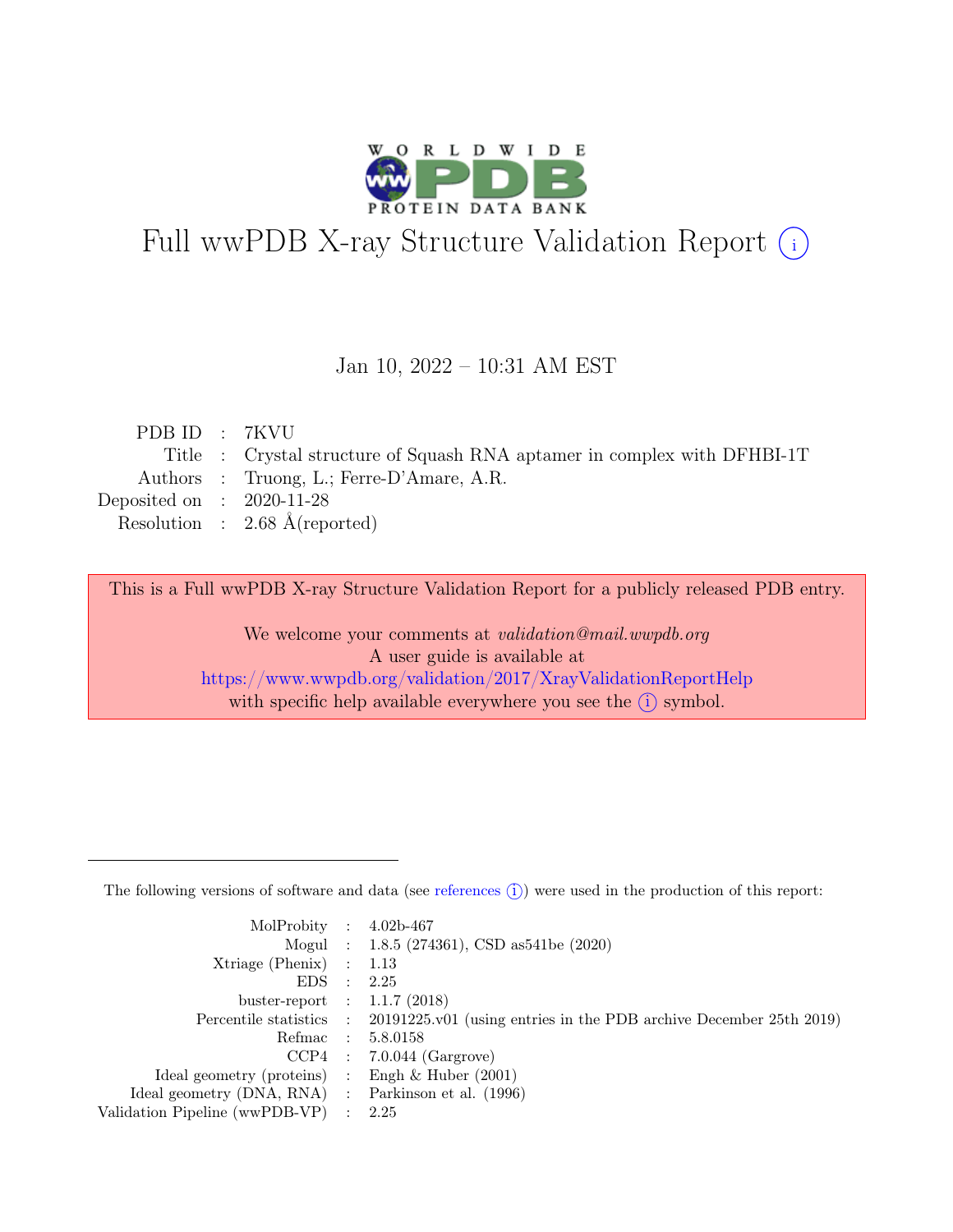# 1 Overall quality at a glance  $(i)$

The following experimental techniques were used to determine the structure: X-RAY DIFFRACTION

The reported resolution of this entry is 2.68 Å.

Percentile scores (ranging between 0-100) for global validation metrics of the entry are shown in the following graphic. The table shows the number of entries on which the scores are based.



 $\Box$  Percentile relative to X-ray structures of similar resolution

| Metric        | Whole archive        | Similar resolution                                  |  |  |  |  |
|---------------|----------------------|-----------------------------------------------------|--|--|--|--|
|               | $(\#\text{Entries})$ | $(\# \text{Entries}, \text{resolution range}(\AA))$ |  |  |  |  |
| $R_{free}$    | 130704               | 3863 (2.70-2.66)                                    |  |  |  |  |
| Clashscore    | 141614               | $4210(2.70-2.66)$                                   |  |  |  |  |
| RSRZ outliers | 127900               | 3780 (2.70-2.66)                                    |  |  |  |  |
| RNA backbone  | 3102                 | $1007(2.98-2.38)$                                   |  |  |  |  |

The table below summarises the geometric issues observed across the polymeric chains and their fit to the electron density. The red, orange, yellow and green segments of the lower bar indicate the fraction of residues that contain outliers for  $\geq$ =3, 2, 1 and 0 types of geometric quality criteria respectively. A grey segment represents the fraction of residues that are not modelled. The numeric value for each fraction is indicated below the corresponding segment, with a dot representing fractions <=5% The upper red bar (where present) indicates the fraction of residues that have poor fit to the electron density. The numeric value is given above the bar.

| Mol | ${\rm Chain}$ | Length  | Quality of chain |     |  |
|-----|---------------|---------|------------------|-----|--|
|     |               | ດດ<br>ೕ | 72%              | 24% |  |

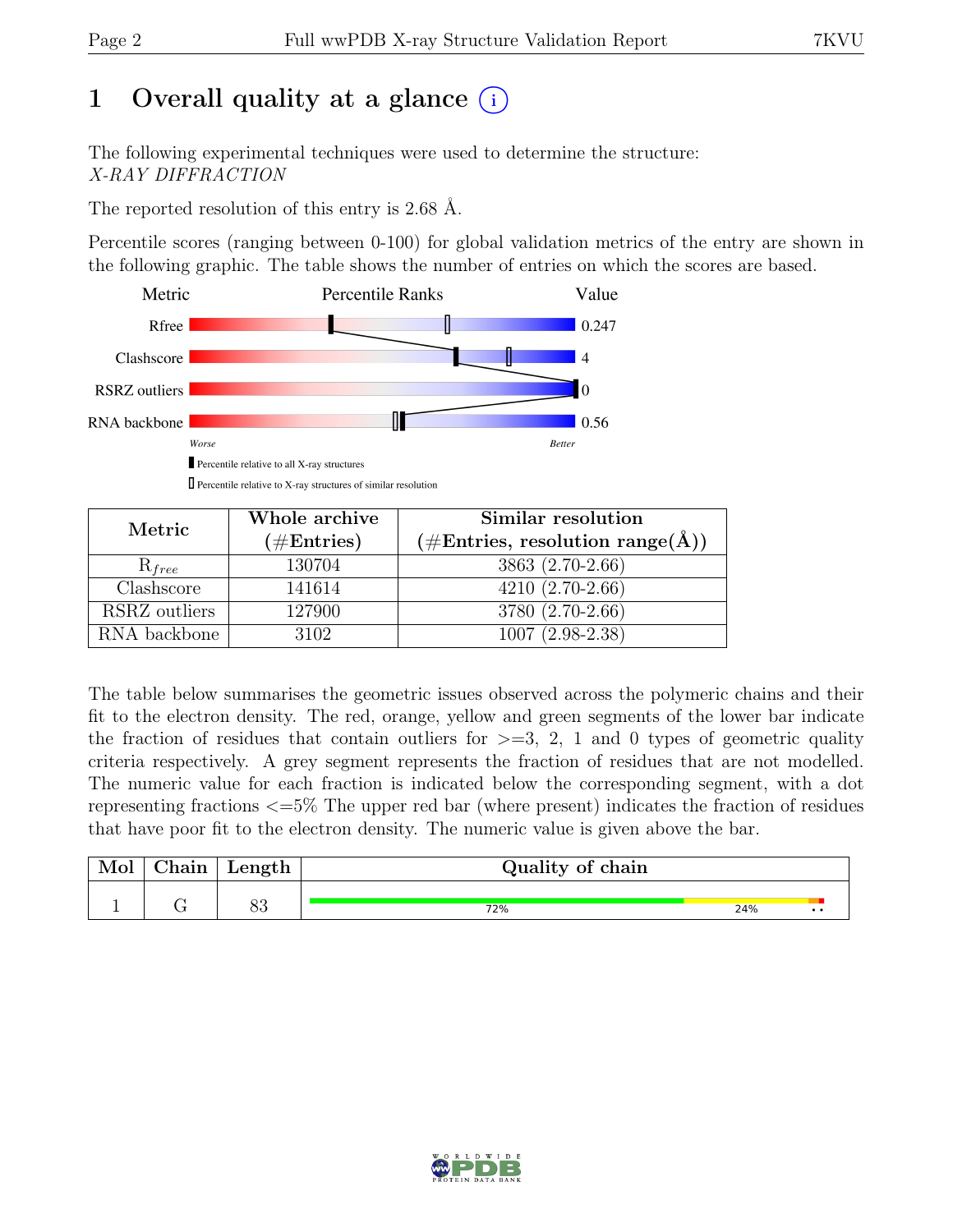# 2 Entry composition (i)

There are 5 unique types of molecules in this entry. The entry contains 1831 atoms, of which 0 are hydrogens and 0 are deuteriums.

In the tables below, the ZeroOcc column contains the number of atoms modelled with zero occupancy, the AltConf column contains the number of residues with at least one atom in alternate conformation and the Trace column contains the number of residues modelled with at most 2 atoms.

• Molecule 1 is a RNA chain called Squash RNA aptamer.

| Mol | Chain Residues | $\rm{Atoms}$  |  |         | $\text{ZeroOcc}$   AltConf   Trace |  |  |  |
|-----|----------------|---------------|--|---------|------------------------------------|--|--|--|
|     | 83             | Total<br>1788 |  | 795 324 | 584 85                             |  |  |  |

• Molecule 2 is MAGNESIUM ION (three-letter code: MG) (formula: Mg).

|  | Mol   Chain   Residues | <b>Atoms</b> | ZeroOcc   AltConf |  |
|--|------------------------|--------------|-------------------|--|
|  |                        | <b>Total</b> |                   |  |

• Molecule 3 is POTASSIUM ION (three-letter code: K) (formula: K).

|  | $\text{Mol}$   Chain   Residues | $\boldsymbol{\mathrm{Atoms}}$ | $ZeroOcc \   \$ AltConf |  |
|--|---------------------------------|-------------------------------|-------------------------|--|
|  |                                 | Total                         |                         |  |

• Molecule 4 is  $(5Z)$ -5- $(3,5$ -difluoro-4-hydroxybenzylidene)-2-methyl-3- $(2,2,2$ -trifluoroethyl)-3, 5-dihydro-4H-imidazol-4-one (three-letter code:  $2ZY$ ) (formula:  $C_{13}H_9F_5N_2O_2$ ).

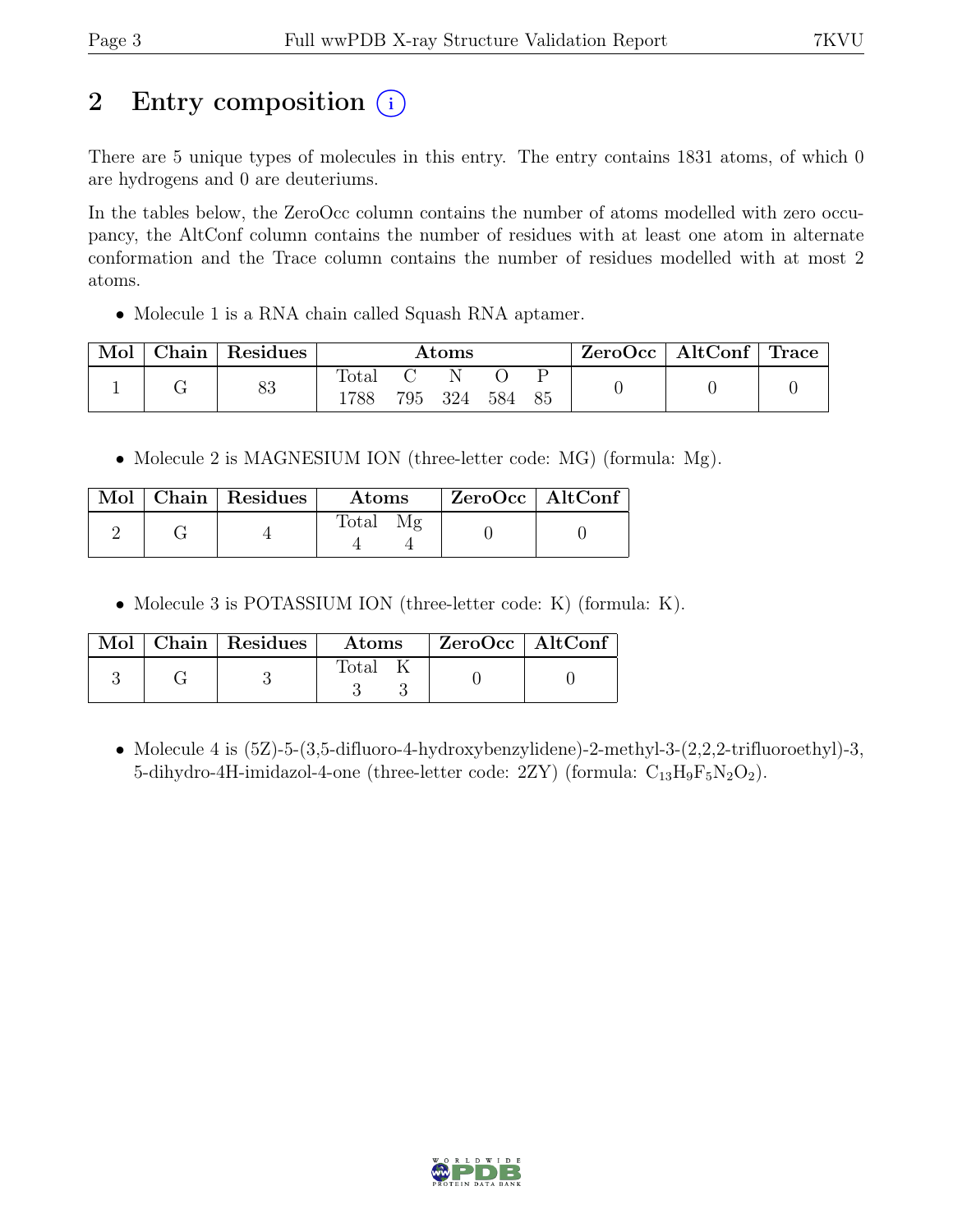

| $\operatorname{Mol}$ |  | Chain   Residues | Atoms |    |  |       | ZeroOcc   AltConf |  |
|----------------------|--|------------------|-------|----|--|-------|-------------------|--|
|                      |  | $\text{Total}$   | CENC  |    |  |       |                   |  |
|                      |  |                  |       | 13 |  | - 5 2 |                   |  |

 $\bullet\,$  Molecule 5 is water.

|  | Mol   Chain   Residues | Atoms | $ZeroOcc \   \ AltConf$ |  |
|--|------------------------|-------|-------------------------|--|
|  |                        | Total |                         |  |

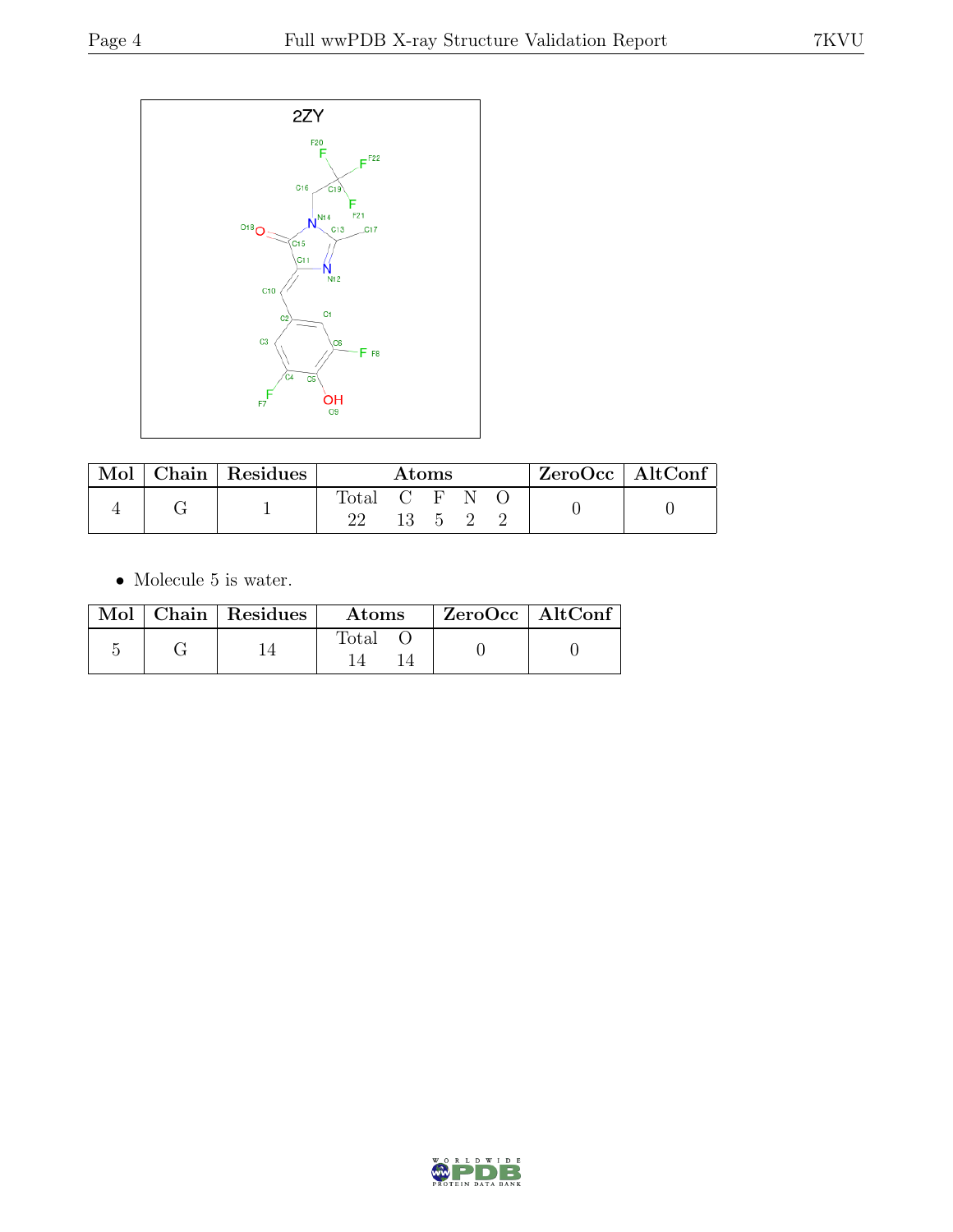## 3 Residue-property plots  $(i)$

These plots are drawn for all protein, RNA, DNA and oligosaccharide chains in the entry. The first graphic for a chain summarises the proportions of the various outlier classes displayed in the second graphic. The second graphic shows the sequence view annotated by issues in geometry and electron density. Residues are color-coded according to the number of geometric quality criteria for which they contain at least one outlier:  $green = 0$ , yellow  $= 1$ , orange  $= 2$  and red  $= 3$  or more. A red dot above a residue indicates a poor fit to the electron density (RSRZ > 2). Stretches of 2 or more consecutive residues without any outlier are shown as a green connector. Residues present in the sample, but not in the model, are shown in grey.

• Molecule 1: Squash RNA aptamer



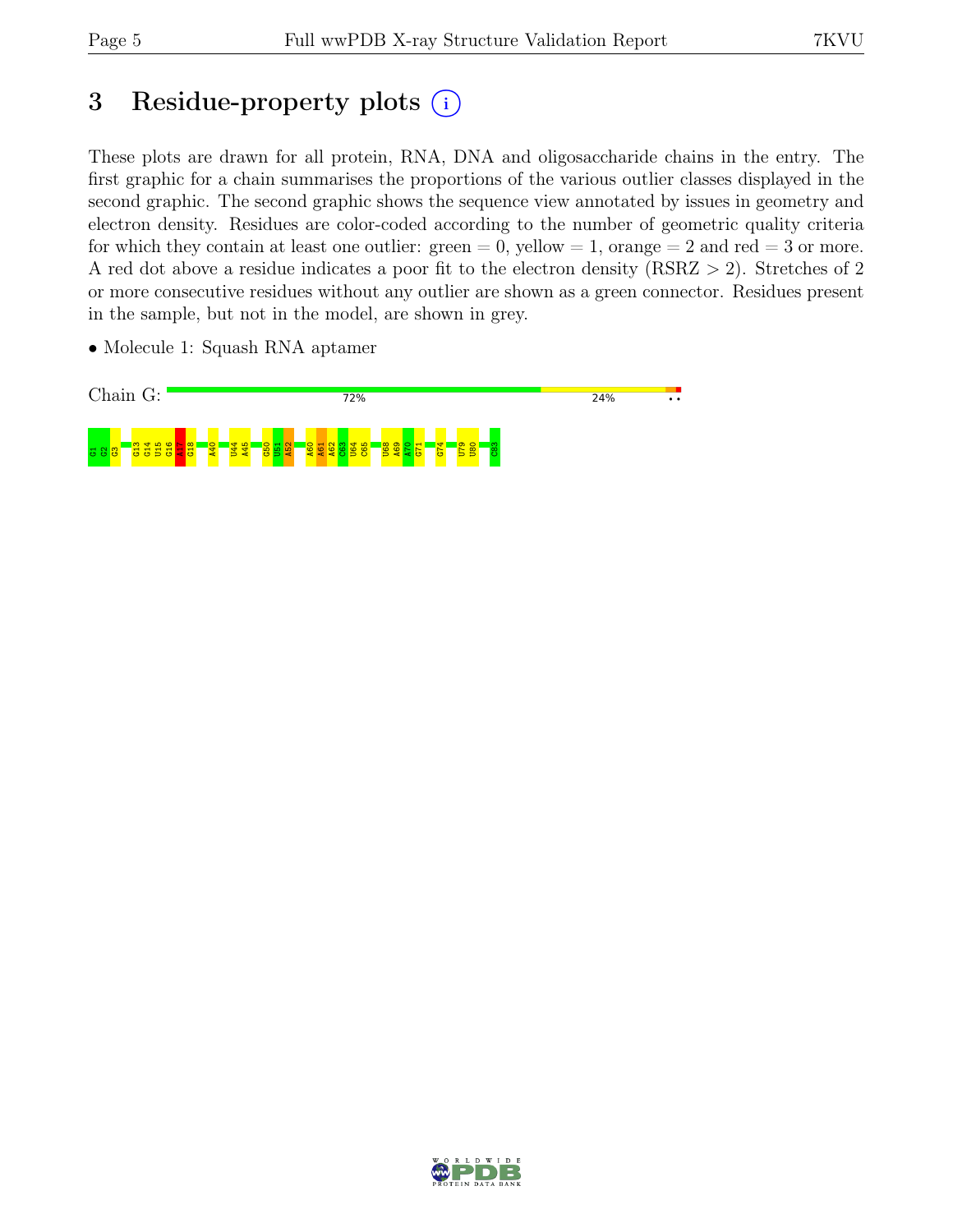## 4 Data and refinement statistics  $(i)$

| Property                                                             | Value                                                    | <b>Source</b> |
|----------------------------------------------------------------------|----------------------------------------------------------|---------------|
| Space group                                                          | P 42 21 2                                                | Depositor     |
| Cell constants                                                       | $103.73\AA$ $103.73\AA$ $51.96\AA$                       | Depositor     |
| a, b, c, $\alpha$ , $\beta$ , $\gamma$                               | $90.00^\circ$<br>$90.00^\circ$<br>$90.00^\circ$          |               |
| Resolution $(A)$                                                     | 46.46<br>2.68<br>$\equiv$ .                              | Depositor     |
|                                                                      | 46.46<br>$-2.68$                                         | <b>EDS</b>    |
| % Data completeness                                                  | 99.7 (46.46-2.68)                                        | Depositor     |
| (in resolution range)                                                | 99.7 (46.46-2.68)                                        | <b>EDS</b>    |
| $R_{merge}$                                                          | 0.05                                                     | Depositor     |
| $R_{sym}$                                                            | (Not available)                                          | Depositor     |
| $\langle I/\sigma(I) \rangle$ <sup>1</sup>                           | $2.23$ (at 2.69Å)                                        | Xtriage       |
| Refinement program                                                   | PHENIX 1.17.1 3660                                       | Depositor     |
|                                                                      | 0.209<br>0.247<br>$\overline{a}$                         | Depositor     |
| $R, R_{free}$                                                        | $0.208$ ,<br>0.247                                       | DCC           |
| $R_{free}$ test set                                                  | 836 reflections $(9.99\%)$                               | wwPDB-VP      |
| Wilson B-factor $(A^2)$                                              | 84.3                                                     | Xtriage       |
| Anisotropy                                                           | 0.170                                                    | Xtriage       |
| Bulk solvent $k_{sol}(e/\mathring{A}^3)$ , $B_{sol}(\mathring{A}^2)$ | $0.23$ , 40.8                                            | <b>EDS</b>    |
| L-test for twinning <sup>2</sup>                                     | $\langle  L  \rangle = 0.50, \langle L^2 \rangle = 0.34$ | Xtriage       |
| Estimated twinning fraction                                          | No twinning to report.                                   | Xtriage       |
| $\overline{F_o,F_c}$ correlation                                     | 0.96                                                     | <b>EDS</b>    |
| Total number of atoms                                                | 1831                                                     | wwPDB-VP      |
| Average B, all atoms $(A^2)$                                         | 75.0                                                     | wwPDB-VP      |

Xtriage's analysis on translational NCS is as follows: The largest off-origin peak in the Patterson function is 5.49% of the height of the origin peak. No significant pseudotranslation is detected.

<sup>&</sup>lt;sup>2</sup>Theoretical values of  $\langle |L| \rangle$ ,  $\langle L^2 \rangle$  for acentric reflections are 0.5, 0.333 respectively for untwinned datasets, and 0.375, 0.2 for perfectly twinned datasets.



<span id="page-5-1"></span><span id="page-5-0"></span><sup>1</sup> Intensities estimated from amplitudes.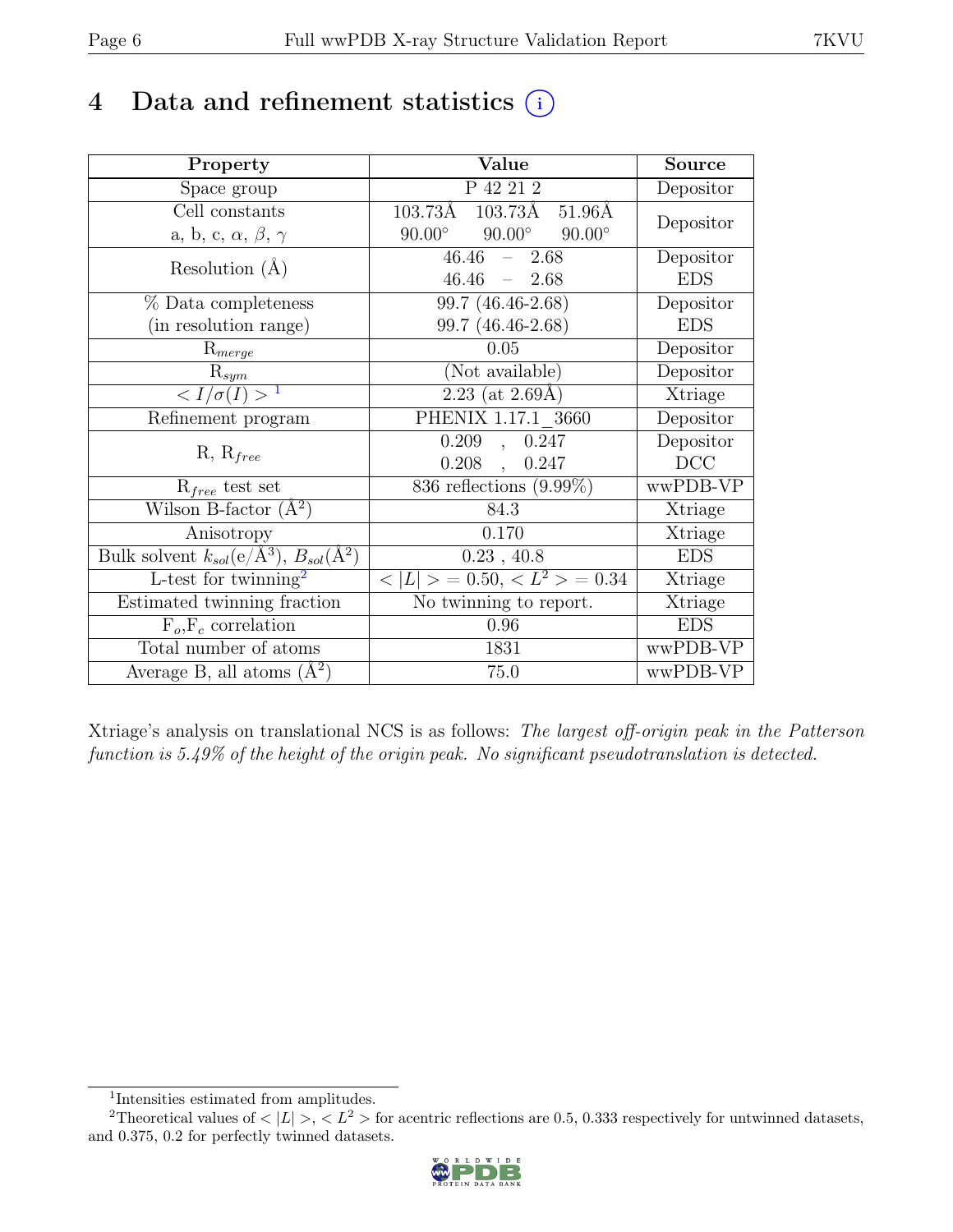# 5 Model quality  $(i)$

### 5.1 Standard geometry  $(i)$

Bond lengths and bond angles in the following residue types are not validated in this section: K, MG, GTP, 2ZY

The Z score for a bond length (or angle) is the number of standard deviations the observed value is removed from the expected value. A bond length (or angle) with  $|Z| > 5$  is considered an outlier worth inspection. RMSZ is the root-mean-square of all Z scores of the bond lengths (or angles).

| Mol | $^{\shortmid}$ Chain |      | Bond lengths                 | Bond angles |                    |  |
|-----|----------------------|------|------------------------------|-------------|--------------------|--|
|     |                      |      | RMSZ $\mid \#Z \mid >5$ RMSZ |             | # $ Z  > 5$        |  |
|     |                      | 0.49 | 0/1966                       | 0.99        | $3/3063$ $(0.1\%)$ |  |

There are no bond length outliers.

All (3) bond angle outliers are listed below:

| Mol | ${\rm Chain \mid}$ | $\operatorname{Res}$ | $\Gamma$ Type | Atoms         |         | Observed $(°)$ | Ideal $(^\circ)$ |
|-----|--------------------|----------------------|---------------|---------------|---------|----------------|------------------|
|     |                    |                      |               | $C2-N3-C4$    | $-8.17$ | 106.51         | 110.60           |
|     |                    |                      |               | $O4'$ -C1'-N9 | 5.35    | 112.48         | 108.20           |
|     |                    | 61                   |               | $O4'$ -C1'-N9 | 5.06    | 112.25         | $108.20\,$       |

There are no chirality outliers.

There are no planarity outliers.

### 5.2 Too-close contacts (i)

In the following table, the Non-H and H(model) columns list the number of non-hydrogen atoms and hydrogen atoms in the chain respectively. The H(added) column lists the number of hydrogen atoms added and optimized by MolProbity. The Clashes column lists the number of clashes within the asymmetric unit, whereas Symm-Clashes lists symmetry-related clashes.

|  |         |     | Mol   Chain   Non-H   H(model)   H(added)   Clashes   Symm-Clashes |
|--|---------|-----|--------------------------------------------------------------------|
|  | 1788    | 893 |                                                                    |
|  |         |     |                                                                    |
|  |         |     |                                                                    |
|  | 22      |     |                                                                    |
|  |         |     |                                                                    |
|  | 1 Q Q 1 |     |                                                                    |

The all-atom clashscore is defined as the number of clashes found per 1000 atoms (including

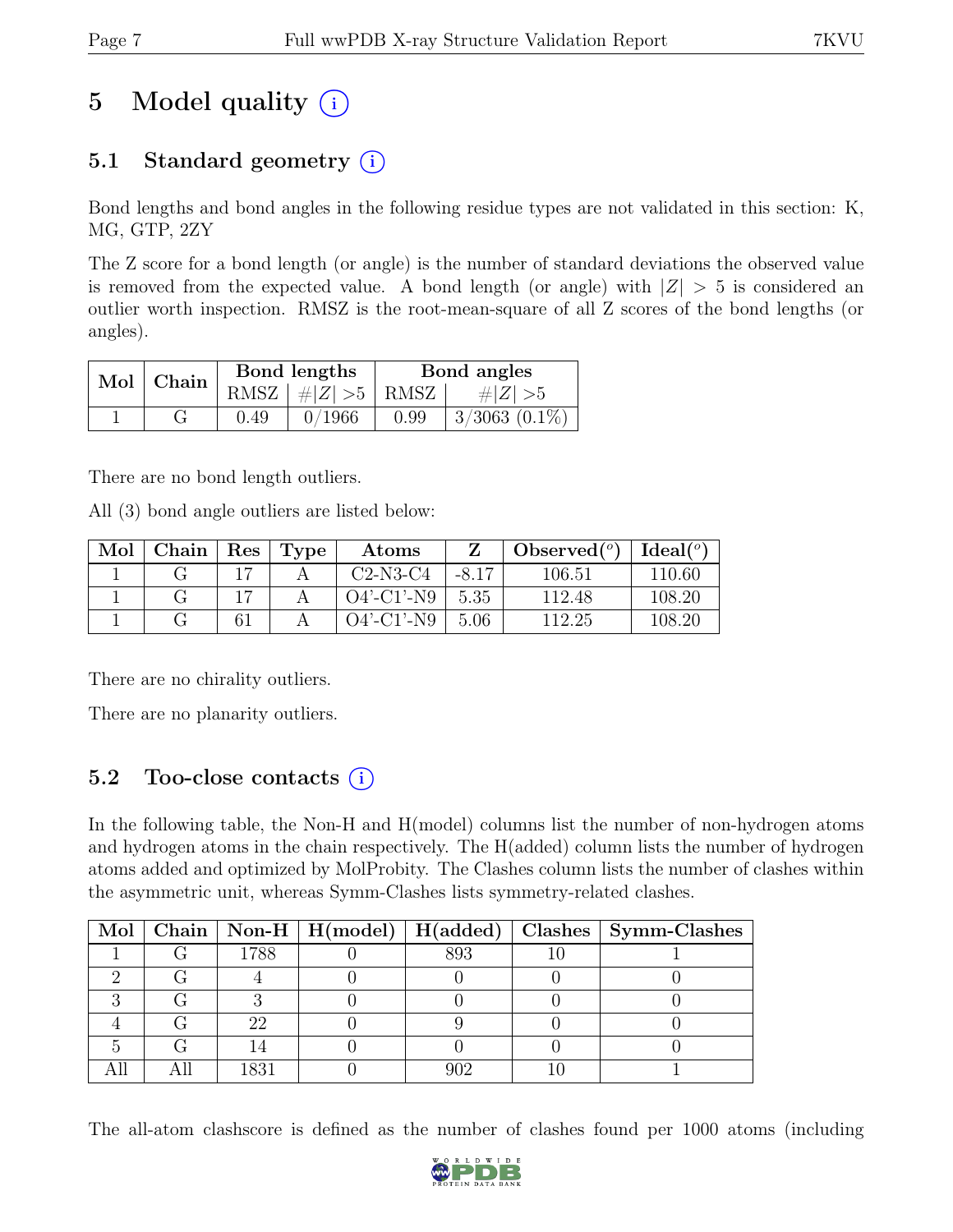hydrogen atoms). The all-atom clashscore for this structure is 4.

All (10) close contacts within the same asymmetric unit are listed below, sorted by their clash magnitude.

| Atom-1                   | Atom-2       | Interatomic    | Clash         |  |
|--------------------------|--------------|----------------|---------------|--|
|                          |              | distance $(A)$ | overlap $(A)$ |  |
| $1:G:17:A:\overline{H2}$ | 1:G:68:U:H3  | 1.13           | 0.96          |  |
| 1:G:50:G:O2'             | 1:G:52:A:OP2 | 1.93           | 0.84          |  |
| 1:G:15:U:H2'             | 1:G:16:G:O4' | 2.08           | 0.53          |  |
| 1:G:17:A:H2              | 1:G:68:U:N3  | 1.95           | 0.52          |  |
| 1:G:64:U:H2'             | 1:G:65:C:CG  | 2.48           | 0.48          |  |
| 1:G:64:U:H2'             | 1:G:65:C:H6  | 1.79           | 0.48          |  |
| 1:G:50:G:HO2'            | 1:G:52:A:P   | 2.32           | 0.45          |  |
| 1:G:13:G:O2'             | 1:G:40:A:N3  | 2.41           | 0.44          |  |
| 1:G:44:U:H2'             | 1:G:45:A:O4' | 2.18           | 0.43          |  |
| 1:G:79:U:H2'             | 1:G:80:U:C6  | 2.55           | 0.41          |  |

All (1) symmetry-related close contacts are listed below. The label for Atom-2 includes the symmetry operator and encoded unit-cell translations to be applied.

| Atom-1      | Atom-2                     | Interatomic<br>distance $(A)$ | 7lash.<br>overlap $(A)$ |
|-------------|----------------------------|-------------------------------|-------------------------|
| 1:G:3:G:O2' | $1:G:3:G:O2^{7}[7]$<br>643 |                               | ).09                    |

#### 5.3 Torsion angles (i)

#### 5.3.1 Protein backbone (i)

There are no protein molecules in this entry.

#### 5.3.2 Protein sidechains (i)

There are no protein molecules in this entry.

#### 5.3.3 RNA  $(i)$

|  |            | Mol   Chain   Analysed   Backbone Outliers   Pucker Outliers |          |
|--|------------|--------------------------------------------------------------|----------|
|  | 81/83(97%) | $9(11\%)$                                                    | $1(1\%)$ |

All (9) RNA backbone outliers are listed below:

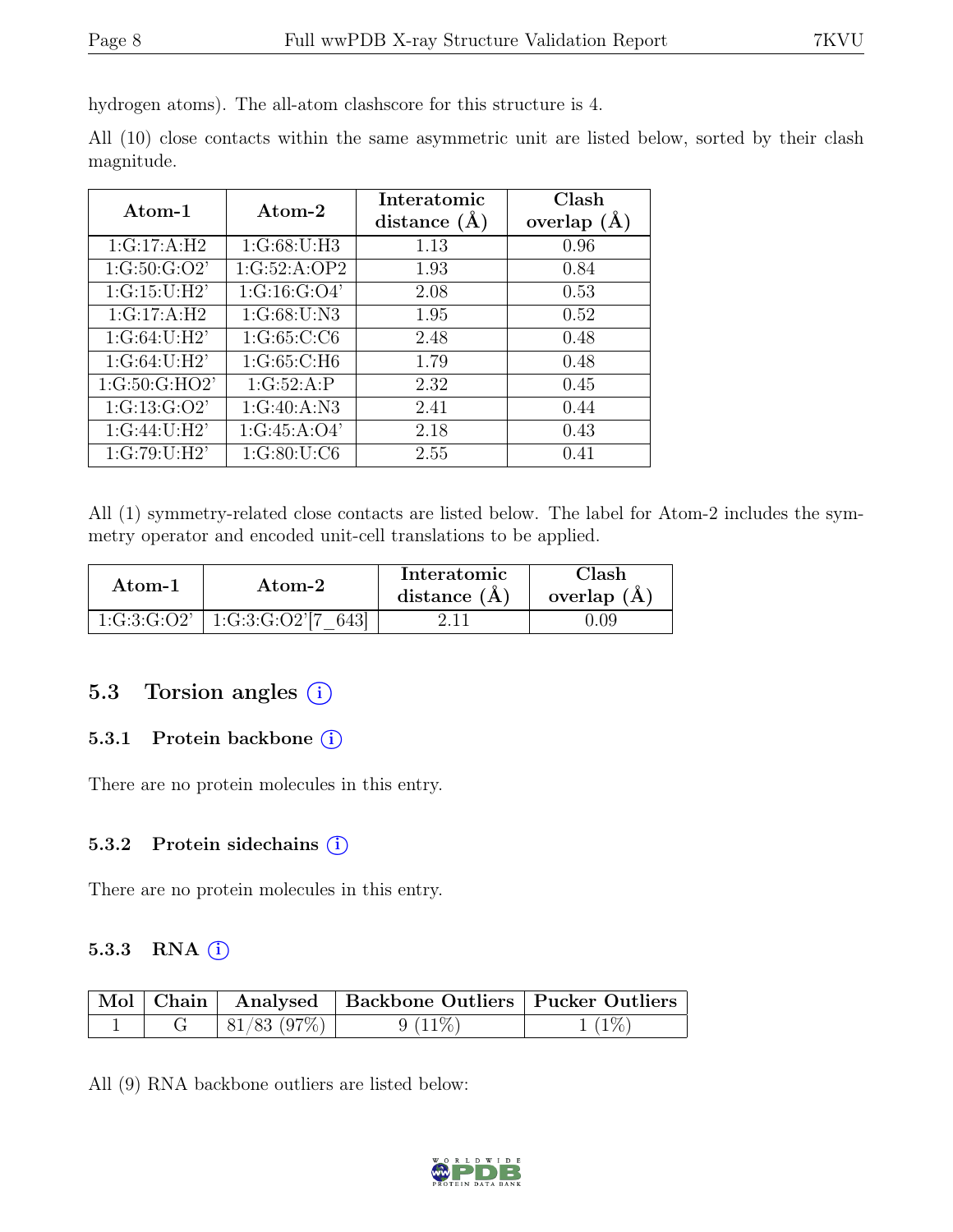| Mol          | Chain          | Res             | <b>Type</b>    |
|--------------|----------------|-----------------|----------------|
|              | G              | 14              | $\overline{G}$ |
| 1            | G              | 17              | А              |
| $\mathbf{1}$ | G              | 18              | G              |
| 1            | $\overline{G}$ | $\overline{52}$ |                |
| 1            | G              | 61              | А              |
| $\mathbf{1}$ | $\overline{G}$ | 62              |                |
| 1            | G              | 69              |                |
| 1            | G              | 71              | G              |
|              | G              | 74              | G              |

All (1) RNA pucker outliers are listed below:

| Mol | Chain | $\mathbb{R}$ es | rpe |
|-----|-------|-----------------|-----|
|     |       |                 |     |

### 5.4 Non-standard residues in protein, DNA, RNA chains (i)

There are no non-standard protein/DNA/RNA residues in this entry.

#### 5.5 Carbohydrates (i)

There are no monosaccharides in this entry.

### 5.6 Ligand geometry  $(i)$

Of 8 ligands modelled in this entry, 7 are monoatomic - leaving 1 for Mogul analysis.

In the following table, the Counts columns list the number of bonds (or angles) for which Mogul statistics could be retrieved, the number of bonds (or angles) that are observed in the model and the number of bonds (or angles) that are defined in the Chemical Component Dictionary. The Link column lists molecule types, if any, to which the group is linked. The Z score for a bond length (or angle) is the number of standard deviations the observed value is removed from the expected value. A bond length (or angle) with  $|Z| > 2$  is considered an outlier worth inspection. RMSZ is the root-mean-square of all Z scores of the bond lengths (or angles).

| Mol<br>Type |             | $\alpha$ Chain   Res   Link |     |        | Bond lengths |         |          | <b>Bond</b> angles |         |      |
|-------------|-------------|-----------------------------|-----|--------|--------------|---------|----------|--------------------|---------|------|
|             |             |                             |     | Counts | RMSZ         | #Z  > 2 | Counts   | $\pm$ RMSZ $\pm$   | $\# Z $ |      |
|             | $2{\rm ZY}$ |                             | 106 | -      | 23, 23, 23   | 2.96    | $(30\%)$ | 34,35,35           | 2.95    | 14 I |

In the following table, the Chirals column lists the number of chiral outliers, the number of chiral centers analysed, the number of these observed in the model and the number defined in the Chemical Component Dictionary. Similar counts are reported in the Torsion and Rings columns.

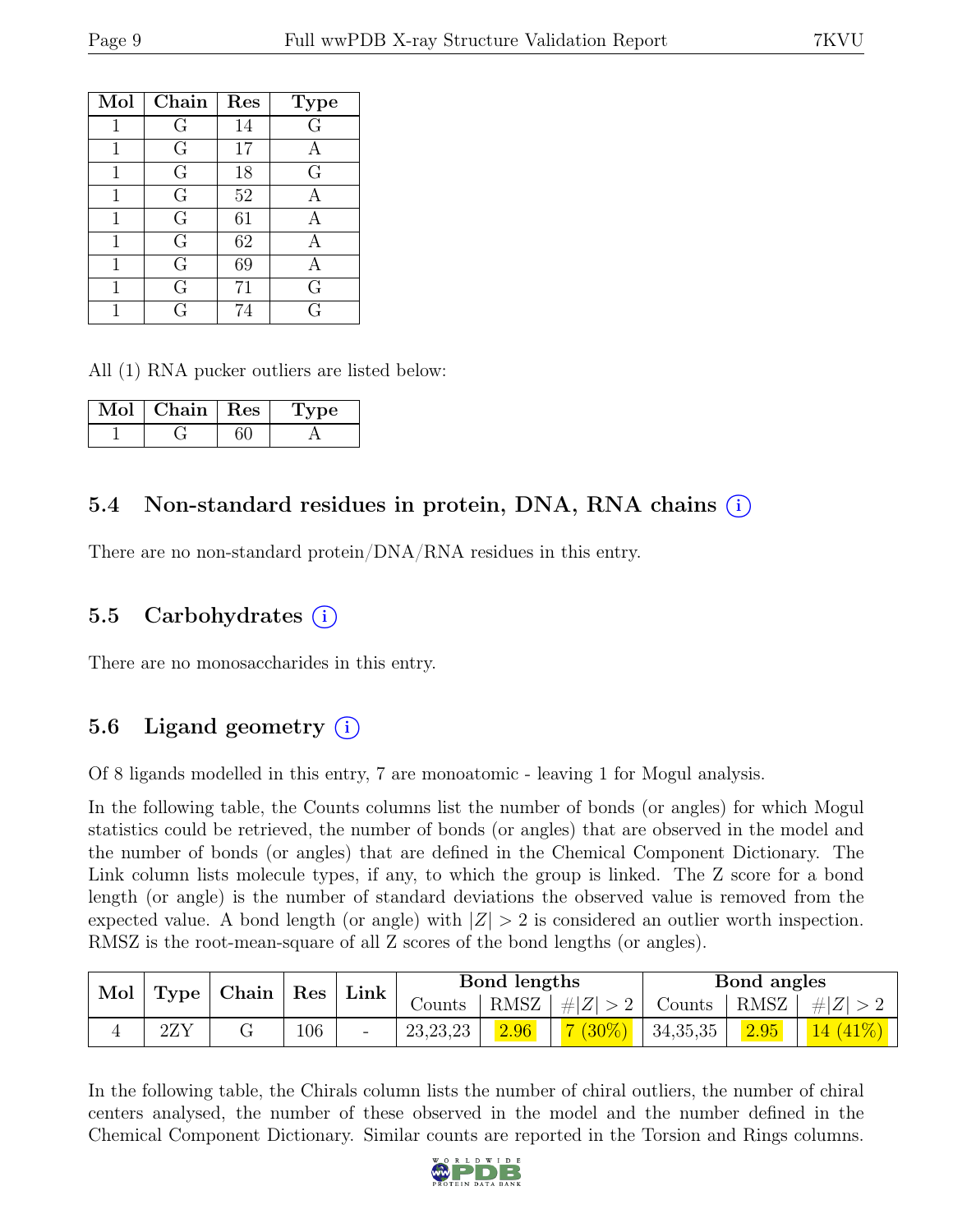'-' means no outliers of that kind were identified.

|             |  |  | Mol   Type   Chain   Res   Link   Chirals   Torsions   Rings |  |
|-------------|--|--|--------------------------------------------------------------|--|
| $2{\rm ZY}$ |  |  | $\mid 0/9/25/25 \mid 0/2/2/2 \mid$                           |  |

All (7) bond length outliers are listed below:

| Mol            | Chain | Res | Type | Atoms                            | $\mathbf{Z}$ | Observed $(A)$ | Ideal(A) |
|----------------|-------|-----|------|----------------------------------|--------------|----------------|----------|
| $\overline{4}$ | G     | 106 | 2ZY  | C <sub>11</sub> -C <sub>15</sub> | $-11.13$     | 1.37           | 1.48     |
| 4              | G     | 106 | 2ZY  | $C10-C11$                        | $-3.92$      | 1.31           | 1.35     |
| $\overline{4}$ | G     | 106 | 2ZY  | $C15-N14$                        | $-3.45$      | 1.31           | 1.39     |
| 4              | G     | 106 | 2ZY  | $C2-C10$                         | 3.13         | 1.52           | 1.46     |
| $\overline{4}$ | G     | 106 | 2ZY  | C <sub>13</sub> -N <sub>14</sub> | $-3.03$      | 1.33           | 1.37     |
| $\overline{4}$ | G     | 106 | 2ZY  | C <sub>11</sub> -N <sub>12</sub> | $-2.69$      | 1.32           | 1.38     |
| $\overline{4}$ | G     | 106 | 2ZY  | C <sub>17</sub> -C <sub>13</sub> | 2.44         | 1.53           | 1.49     |

All (14) bond angle outliers are listed below:

| Mol            | Chain | Res | <b>Type</b> | Atoms                                             | Z       | Observed $(°)$ | Ideal <sup>(o)</sup> |
|----------------|-------|-----|-------------|---------------------------------------------------|---------|----------------|----------------------|
| 4              | G     | 106 | 2ZY         | $C11-C15-N14$                                     | 9.36    | 107.80         | 103.37               |
| 4              | G     | 106 | 2ZY         | O18-C15-C11                                       | $-8.07$ | 126.43         | 130.96               |
| 4              | G     | 106 | 2ZY         | $C3-C4-C5$                                        | $-6.22$ | 118.92         | 123.79               |
| 4              | G     | 106 | 2ZY         | F20-C19-C16                                       | $-3.73$ | 106.00         | 112.13               |
| 4              | G     | 106 | 2ZY         | $C1-C6-C5$                                        | $-3.36$ | 121.16         | 123.79               |
| 4              | G     | 106 | 2ZY         | N14-C13-N12                                       | $-2.80$ | 108.95         | 112.95               |
| 4              | G     | 106 | 2ZY         | F8-C6-C5                                          | 2.72    | 119.15         | 117.13               |
| $\overline{4}$ | G     | 106 | 2ZY         | $F7-C4-C5$                                        | 2.72    | 119.15         | 117.13               |
| 4              | G     | 106 | 2ZY         | C <sub>17</sub> -C <sub>13</sub> -N <sub>12</sub> | 2.61    | 127.60         | 124.89               |
| 4              | G     | 106 | 2ZY         | $C4-C5-C6$                                        | 2.49    | 120.22         | 116.68               |
| 4              | G     | 106 | 2ZY         | $C2-C3-C4$                                        | 2.48    | 121.23         | 119.25               |
| 4              | G     | 106 | 2ZY         | C11-N12-C13                                       | 2.43    | 107.57         | 105.77               |
| 4              | G     | 106 | 2ZY         | F22-C19-C16                                       | $-2.35$ | 108.27         | 112.13               |
| 4              | G     | 106 | 2ZY         | C15-C11-N12                                       | $-2.19$ | 107.40         | 108.93               |

There are no chirality outliers.

There are no torsion outliers.

There are no ring outliers.

No monomer is involved in short contacts.

The following is a two-dimensional graphical depiction of Mogul quality analysis of bond lengths, bond angles, torsion angles, and ring geometry for all instances of the Ligand of Interest. In addition, ligands with molecular weight  $> 250$  and outliers as shown on the validation Tables will also be included. For torsion angles, if less then 5% of the Mogul distribution of torsion angles is within 10 degrees of the torsion angle in question, then that torsion angle is considered an outlier.

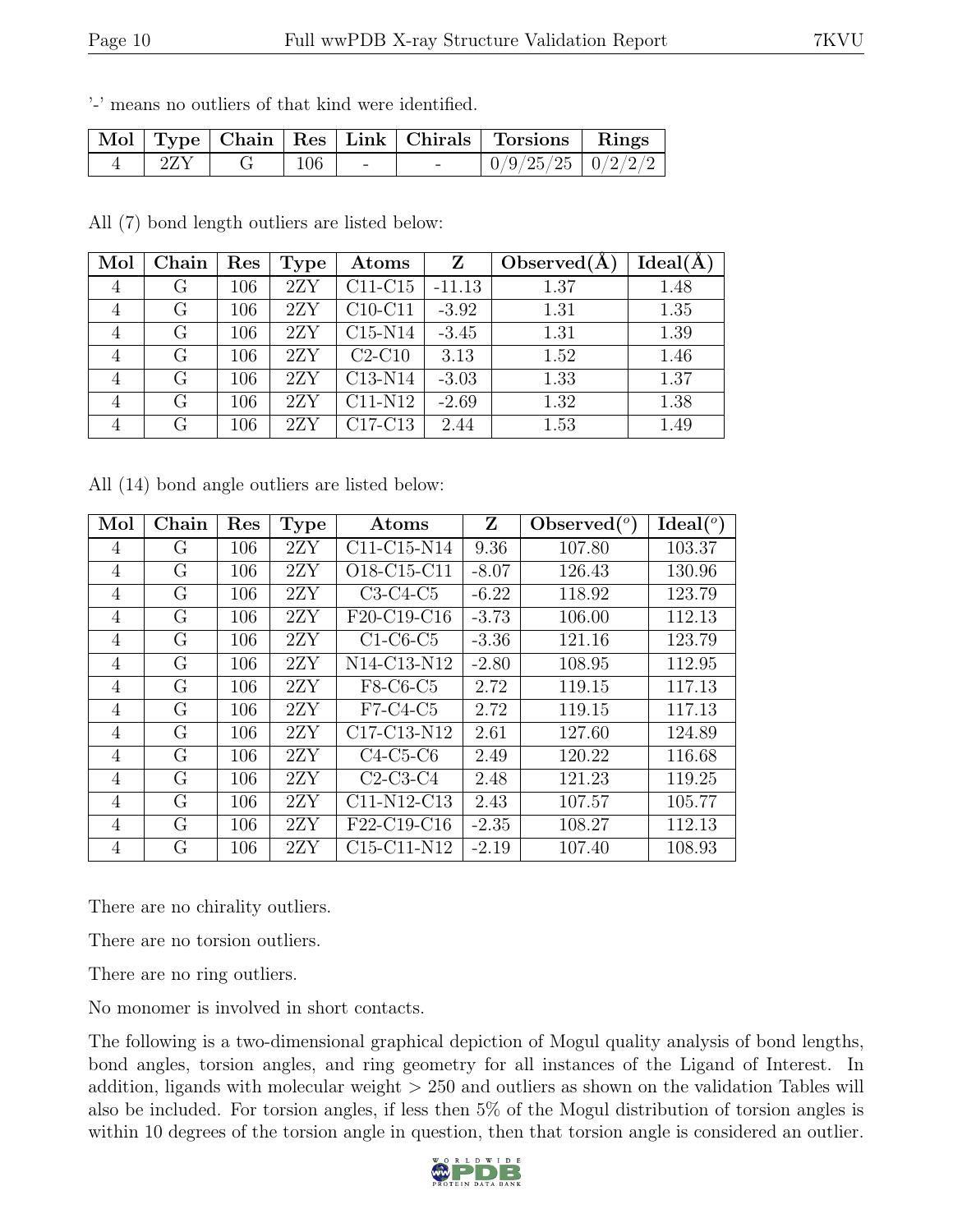Any bond that is central to one or more torsion angles identified as an outlier by Mogul will be highlighted in the graph. For rings, the root-mean-square deviation (RMSD) between the ring in question and similar rings identified by Mogul is calculated over all ring torsion angles. If the average RMSD is greater than 60 degrees and the minimal RMSD between the ring in question and any Mogul-identified rings is also greater than 60 degrees, then that ring is considered an outlier. The outliers are highlighted in purple. The color gray indicates Mogul did not find sufficient equivalents in the CSD to analyse the geometry.



#### 5.7 Other polymers (i)

There are no such residues in this entry.

### 5.8 Polymer linkage issues  $(i)$

There are no chain breaks in this entry.

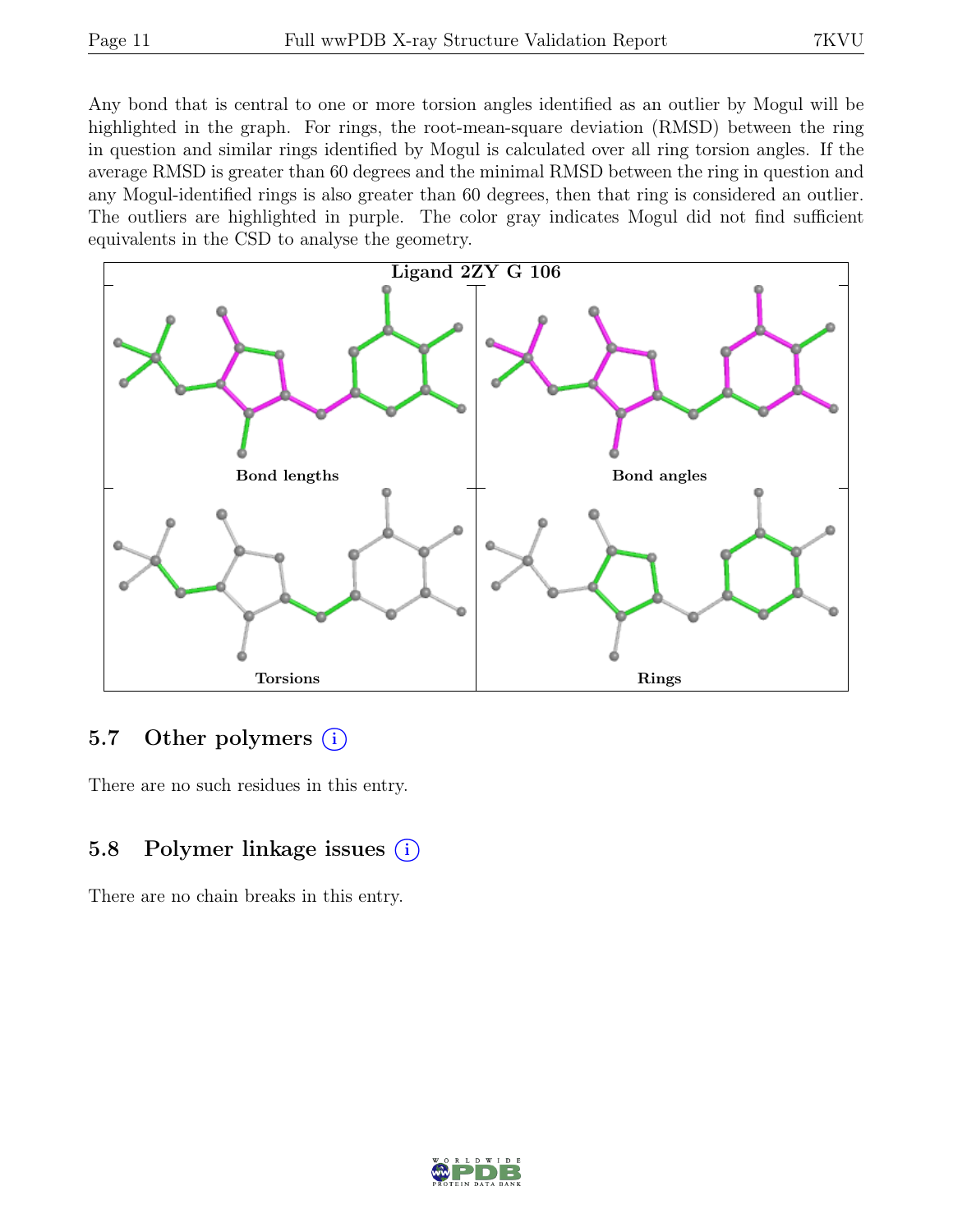## 6 Fit of model and data  $(i)$

### 6.1 Protein, DNA and RNA chains  $(i)$

In the following table, the column labelled  $#RSRZ>2$  contains the number (and percentage) of RSRZ outliers, followed by percent RSRZ outliers for the chain as percentile scores relative to all X-ray entries and entries of similar resolution. The OWAB column contains the minimum, median,  $95<sup>th</sup>$  percentile and maximum values of the occupancy-weighted average B-factor per residue. The column labelled ' $Q<.9$ ' lists the number of (and percentage) of residues with an average occupancy less than 0.9.

|  |                      |  | $\mid$ Mol $\mid$ Chain $\mid$ Analysed $\mid$ <rsrz> <math>\mid</math> #RSRZ&gt;2 <math>\mid</math> OWAB(Å<sup>2</sup>) <math>\mid</math> Q&lt;0.9 <math>\mid</math></rsrz> |  |
|--|----------------------|--|------------------------------------------------------------------------------------------------------------------------------------------------------------------------------|--|
|  | $ 82/83 (98%)$ -0.79 |  | $\begin{array}{ c c c c c c c c c } \hline 0 & 100 & 100 & 58, 74, 89, 94 \hline \end{array}$                                                                                |  |

There are no RSRZ outliers to report.

#### 6.2 Non-standard residues in protein, DNA, RNA chains (i)

There are no non-standard protein/DNA/RNA residues in this entry.

#### 6.3 Carbohydrates (i)

There are no monosaccharides in this entry.

#### 6.4 Ligands  $(i)$

In the following table, the Atoms column lists the number of modelled atoms in the group and the number defined in the chemical component dictionary. The B-factors column lists the minimum, median,  $95<sup>th</sup>$  percentile and maximum values of B factors of atoms in the group. The column labelled 'Q< 0.9' lists the number of atoms with occupancy less than 0.9.

| Mol                         | Type | Chain | Res | Atoms | <b>RSCC</b> | <b>RSR</b> | $B\text{-factors}(\overline{A^2})$ | Q <sub>0.9</sub> |
|-----------------------------|------|-------|-----|-------|-------------|------------|------------------------------------|------------------|
| 3                           | Κ    | G     | 103 | 1/1   | 0.37        | 0.17       | 91,91,91,91                        |                  |
| 3                           | K    | G     | 104 | 1/1   | 0.62        | 0.31       | 94,94,94,94                        |                  |
| 3                           | Κ    | G     | 105 | 1/1   | 0.69        | 0.13       | 99,99,99,99                        |                  |
| $\overline{2}$              | MG   | G     | 107 | 1/1   | 0.86        | 0.12       | 70,70,70,70                        |                  |
| $\mathcal{D}_{\mathcal{L}}$ | MG   | G     | 102 | 1/1   | 0.86        | 0.07       | 75, 75, 75, 75                     |                  |
| $\overline{2}$              | MG   | G     | 101 | 1/1   | 0.88        | 0.13       | 67,67,67,67                        |                  |
| 4                           | 2ZY  | G     | 106 | 22/22 | 0.94        | 0.17       | 60, 65, 75, 76                     |                  |
| 2                           | MG   | G     | 108 | /1    | 0.97        | 0.20       | 52, 52, 52, 52                     |                  |

The following is a graphical depiction of the model fit to experimental electron density of all